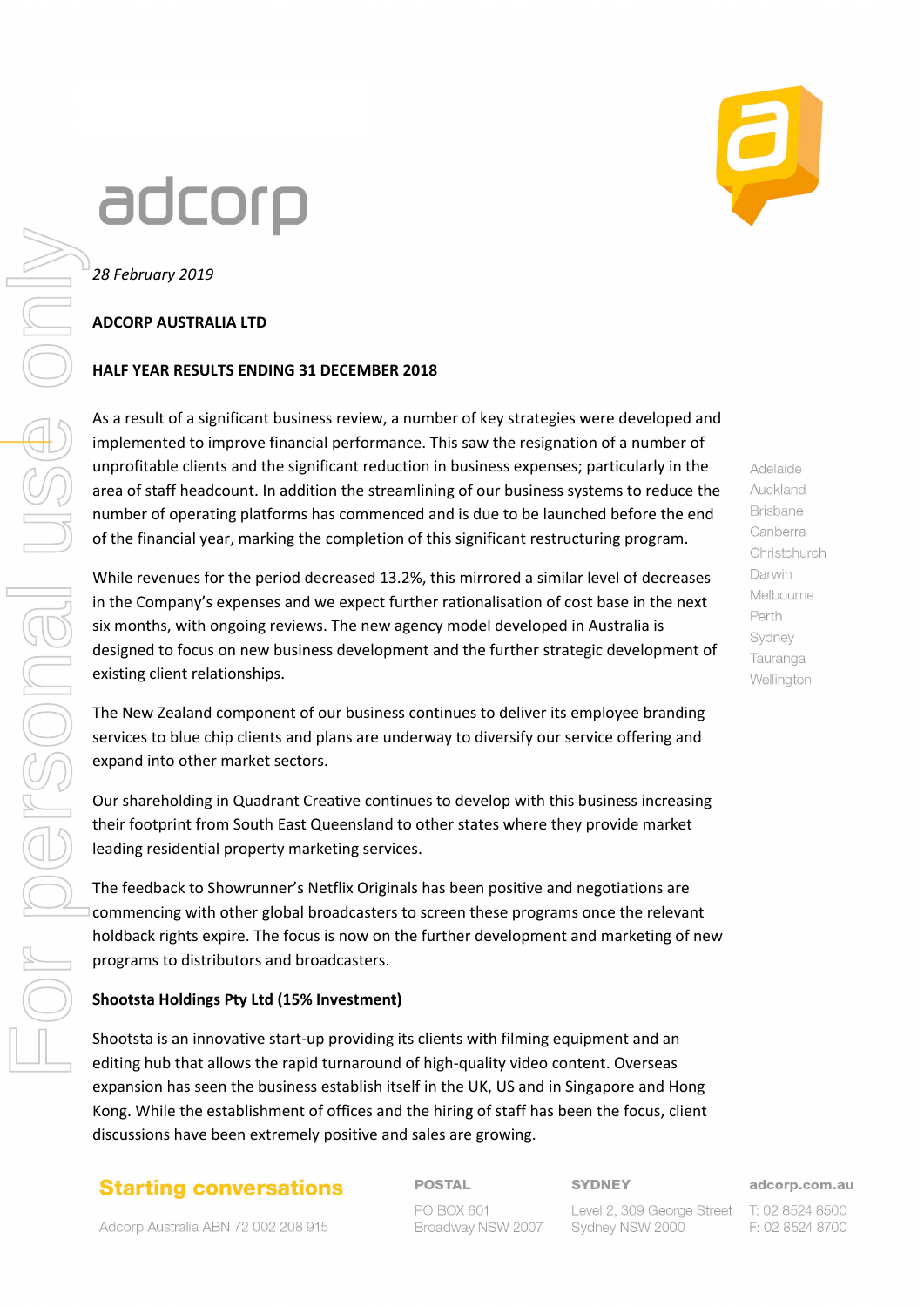# adcorp

# **Dentsu Mitchell Media Dispute**

This dispute remains ongoing and the Court has set dates for evidence to be provided by Dentsu in April 2019. While attempts have been made to mediate they have been largely unsuccessful and Adcorp remains committed to vigorously pursuing this matter.

### **Financing**

The Company has had a debtor finance facility in place with Cashflow Finance Australia Pty Ltd, previously 1st Cash Pty Ltd, trading as Thorn Trade and Debtor Finance ("Thorn") since December 2016. The facility has been operating effectively and will be maintained to fund working capital requirements over the next twelve months and foreseeable future.

The Company also had \$750,000 loan from Millennium Company Pty Ltd ATF The Rodwell (New Millennium) Trust, a company associated with the Company's major shareholder and Chairman, Ian Rodwell. This facility was due to expire on 31 March 2019. As previously announced on 15 February 2019, this facility has been extended to 31 December 2019 and increased to \$1,500,000.

## **Financial Performance**

The loss for the Consolidated Entity after providing for income tax and non-controlling interest amounted to \$829,163 (31 December 2017: loss of \$886,203). The loss before income tax and non-controlling interest amounted to \$849,772 (31 December 2017: loss of \$788,193).

Total billings of \$20,695,528 were down 7% from \$22,291,014. Net Operating Revenues (including Production Revenue, excluding rental income and interest) decreased 14% to \$5,613,154 from \$6,467,149 in the prior period, while revenue margins reduced 1.9% to 27.1%. The decrease in revenue and margin was impacted by the introduction in the new accounting standard AASB 15 Revenue from Contracts with Customers which resulted in higher margin Production revenues recognised in a prior period.

Total operating expenses decreased by \$884,017 (down 14% against prior period) to \$6,416,673 largely due to a reduction in TV Production costs of \$731,276 and also a result of the introduction of the new accounting standard AASB15. The Company still managed to achieve additional cost savings of \$228,054 in other operating expense categories (excluding Finance costs and impairment) despite incurring restructuring costs exceeding \$130,000.

# **Starting conversations**

Adcorp Australia ABN 72 002 208 915

**POSTAL** PO BOX 601 Broadway NSW 2007 **SYDNEY** 

adcorp.com.au

Level 2, 309 George Street T: 02 8524 8500 Sydney NSW 2000

F: 02 8524 8700

Adelaide Auckland **Brisbane** Canberra Christchurch Darwin Melbourne Perth Sydney Tauranga Wellington